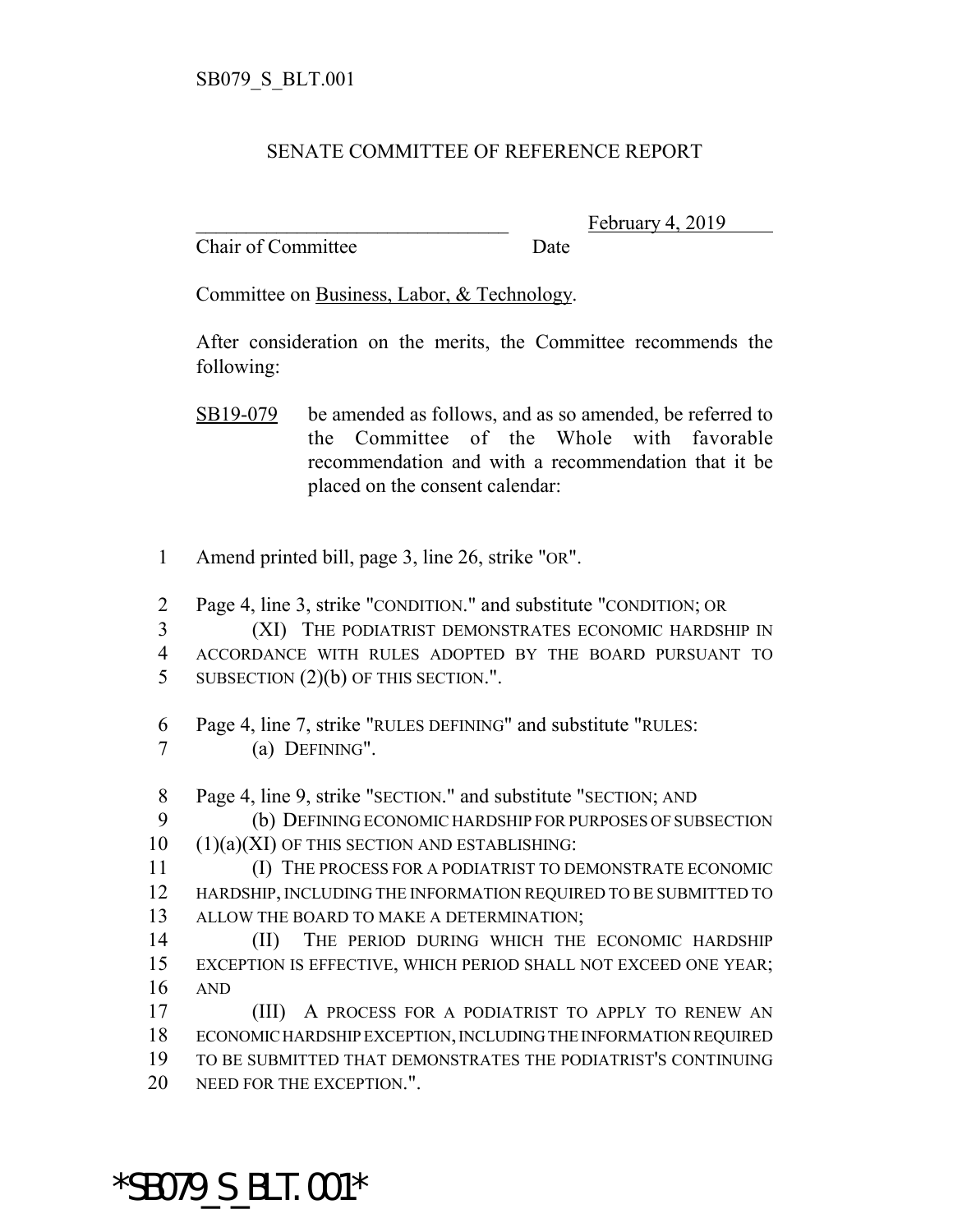Page 6, line 22, strike "OR".

 Page 6, line 26, strike "CONDITION." and substitute "CONDITION; OR (k) THE DENTIST DEMONSTRATES ECONOMIC HARDSHIP IN ACCORDANCE WITH RULES ADOPTED BY THE BOARD PURSUANT TO 5 SUBSECTION (2)(b) OF THIS SECTION.".

Page 6, line 27, strike "RULES DEFINING" and substitute "RULES:

(a) DEFINING".

Page 7, line 2, strike "SECTION." and substitute "SECTION; AND

 (b) DEFINING ECONOMIC HARDSHIP FOR PURPOSES OF SUBSECTION (1)(k) OF THIS SECTION AND ESTABLISHING:

 (I) THE PROCESS FOR A DENTIST TO DEMONSTRATE ECONOMIC HARDSHIP, INCLUDING THE INFORMATION REQUIRED TO BE SUBMITTED TO 13 ALLOW THE BOARD TO MAKE A DETERMINATION;

 (II) THE PERIOD DURING WHICH THE ECONOMIC HARDSHIP EXCEPTION IS EFFECTIVE, WHICH PERIOD SHALL NOT EXCEED ONE YEAR; AND

 (III) A PROCESS FOR A DENTIST TO APPLY TO RENEW AN ECONOMIC HARDSHIP EXCEPTION, INCLUDING THE INFORMATION REQUIRED TO BE SUBMITTED THAT DEMONSTRATES THE DENTIST'S CONTINUING NEED FOR 20 THE EXCEPTION."

Page 9, line 24, strike "OR".

Page 10, line 2, strike "CONDITION." and substitute "CONDITION; OR

23 (XI) THE PHYSICIAN OR PHYSICIAN ASSISTANT DEMONSTRATES ECONOMIC HARDSHIP IN ACCORDANCE WITH RULES ADOPTED BY THE

BOARD PURSUANT TO SUBSECTION (2)(b) OF THIS SECTION.".

Page 10, line 7, strike "RULES DEFINING" and substitute "RULES:

(a) DEFINING".

Page 10, line 9, strike "SECTION." and substitute "SECTION; AND

29 (b) DEFINING ECONOMIC HARDSHIP FOR PURPOSES OF SUBSECTION (1)(a)(XI) OF THIS SECTION AND ESTABLISHING:

 (I) THE PROCESS FOR A PHYSICIAN OR PHYSICIAN ASSISTANT TO DEMONSTRATE ECONOMIC HARDSHIP, INCLUDING THE INFORMATION REQUIRED TO BE SUBMITTED TO ALLOW THE BOARD TO MAKE A

\*SB079 S BLT.001\*  $-2$ -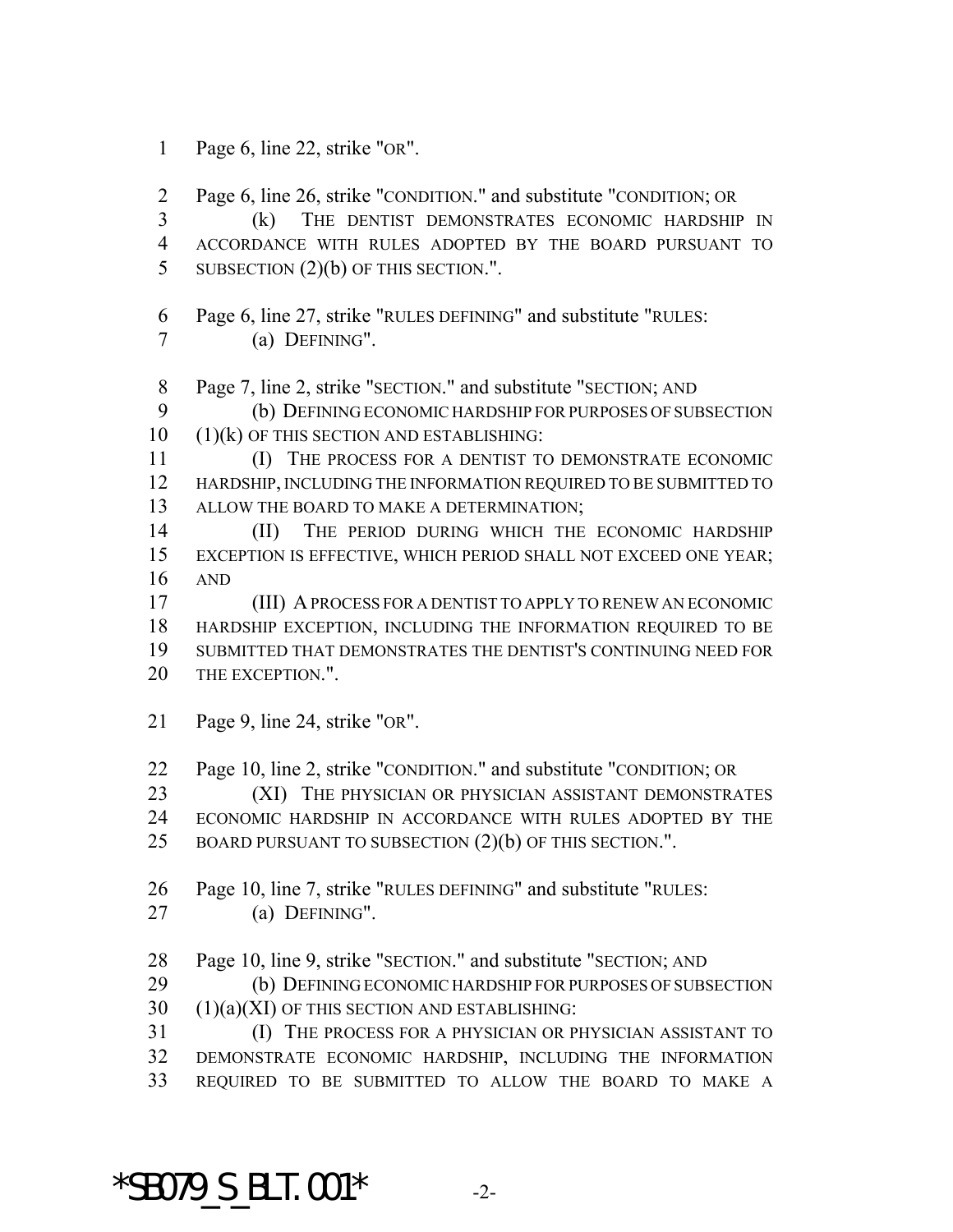DETERMINATION;

 (II) THE PERIOD DURING WHICH THE ECONOMIC HARDSHIP EXCEPTION IS EFFECTIVE, WHICH PERIOD SHALL NOT EXCEED ONE YEAR; AND

 (III) A PROCESS FOR A PHYSICIAN OR PHYSICIAN ASSISTANT TO APPLY TO RENEW AN ECONOMIC HARDSHIP EXCEPTION, INCLUDING THE INFORMATION REQUIRED TO BE SUBMITTED THAT DEMONSTRATES THE PHYSICIAN'S OR PHYSICIAN ASSISTANT'S CONTINUING NEED FOR THE EXCEPTION.".

- Page 13, line 6, strike "OR".
- Page 13, strike line 11 and substitute "CONDITION; OR
- (XI) THE ADVANCED PRACTICE NURSE DEMONSTRATES ECONOMIC HARDSHIP IN ACCORDANCE WITH RULES ADOPTED BY THE BOARD 14 PURSUANT TO SUBSECTION  $(2)(b)$  OF THIS SECTION.".
- Page 13, line 16, strike "RULES DEFINING" and substitute "RULES:
- (a) DEFINING".
- Page 13, line 18, strike "SECTION." and substitute "SECTION; AND

 (b) DEFINING ECONOMIC HARDSHIP FOR PURPOSES OF SUBSECTION (1)(a)(XI) OF THIS SECTION AND ESTABLISHING:

- 20 (I) THE PROCESS FOR AN ADVANCED PRACTICE NURSE TO DEMONSTRATE ECONOMIC HARDSHIP, INCLUDING THE INFORMATION REQUIRED TO BE SUBMITTED TO ALLOW THE BOARD TO MAKE A DETERMINATION;
- (II) THE PERIOD DURING WHICH THE ECONOMIC HARDSHIP EXCEPTION IS EFFECTIVE, WHICH PERIOD SHALL NOT EXCEED ONE YEAR; AND

 (III) A PROCESS FOR AN ADVANCED PRACTICE NURSE TO APPLY TO RENEW AN ECONOMIC HARDSHIP EXCEPTION, INCLUDING THE INFORMATION REQUIRED TO BE SUBMITTED THAT DEMONSTRATES THE ADVANCED PRACTICE NURSE'S CONTINUING NEED FOR THE EXCEPTION.".

Page 16, line 18, strike "OR".

Page 16, line 22, strike "CONDITION." and substitute "CONDITION; OR

- (XI) THE OPTOMETRIST DEMONSTRATES ECONOMIC HARDSHIP IN
- ACCORDANCE WITH RULES ADOPTED BY THE BOARD PURSUANT TO
- SUBSECTION (2)(b) OF THIS SECTION.".

\*SB079 S BLT.001\*  $-3$ -